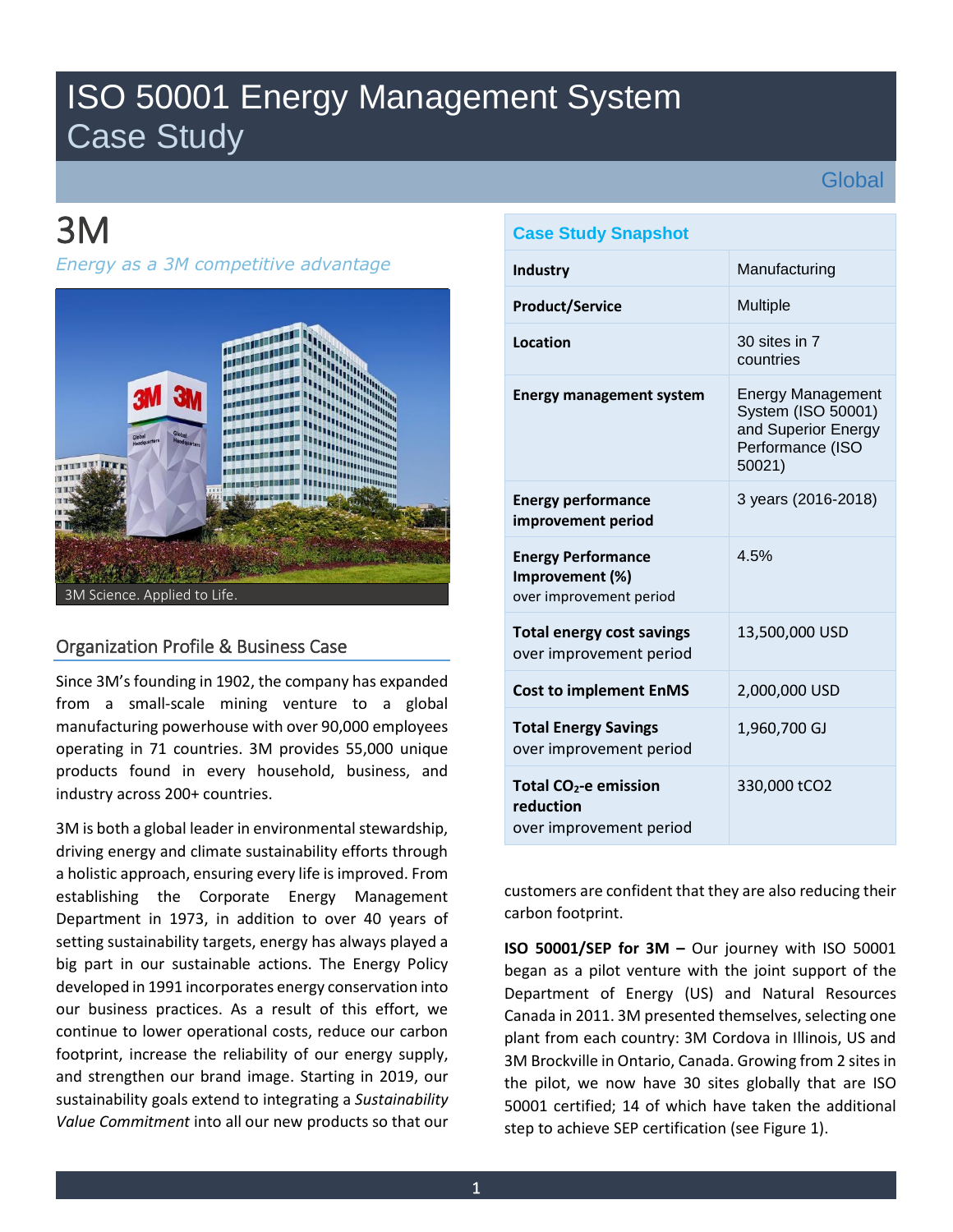| <b>Country and SEP Levels</b>              | <b>SEP Certification Body</b>     | <b>SEP Accreditation Body</b>         |
|--------------------------------------------|-----------------------------------|---------------------------------------|
| <b>United States</b><br>(3 Gold, 3 Silver) | <b>DEKRA Certification</b>        | <b>ANSI National</b><br>Accreditation |
| Canada<br>(2 Platinum, 1 Gold, 3 Silver)   | <b>Canadian Welding</b><br>Bureau | <b>ANSI National</b><br>Accreditation |
| South Korea<br>(1 KSEP certification)      | <b>Korean Energy Agency</b>       | <b>DQS GmbH</b>                       |

*Figure 1: SEP certification by country and levels, and the certification and accreditation bodies.*

In 2014, 3M developed the new company sustainability goals in accordance with the United Nations Development Goals. There are 15 goals categorized under Raw Materials, Water, Climate & Energy, Health & Safety, and Education & Development. Every year, we publish an annual sustainability report that celebrates our progress and successes towards each of the goals.



*Figure 2: Corporate Sustainability Goals for Climate and Energy*

Our corporate energy target is derived from the Climate & Energy sustainability goals (Figure 2); to improve energy performance by 3% annually from our 2015 baseline and applies to each global facility.

### *"Implementing ISO 50001 and Superior Energy Performance has provided measurable results and raised the visibility of the energy program at 3M."*

— Steve Schultz, Corporate Energy Manager, 3M

#### Business Benefits

With the 30 certified sites combined, we have improved our energy performance by 4.5% during the improvement period of 2016 to 2018.

**Cost Estimate –** Through learned experiences and adopted metering technologies, the implementation process for the EnMS has been quicker and more cost

effective. For our first certification, it took 18 months for implementation whereas now, it takes us 6 months. At any point, we were not acquiring any additional resources.

Implementing costs are estimated to be \$63,000 USD per site on average. Generally, \$30,000 USD would be spent towards the certification itself and the remaining will be towards internal staff, and metering and monitoring. Recertification occurs every 3 years from initial certification and only requires an external audit. The enterprise-wide certification yielded in up to 77% reduced spending for  $3<sup>rd</sup>$  party auditing and certification.

**Other Benefits –** The EnMS system also provides benefits that extend beyond monetary gain. As stated within 3M's Energy Policy, all employees are encouraged to take part in continuous energy improvement activities. ISO 50001 and SEP provides a structured platform to make this possible. Additionally, our customers value and commend our commitment to sustainability, improving customer satisfaction and brand image.



*Figure 3: Enterprise Models for ISO 50001 (total 30 sites certified).*

**Enterprise Advantage –** Our focus is to develop a global enterprise model for 3M in the future. Currently, there are three ISO 50001/SEP enterprise models: 3M Canada, 3M (US) and 3M Germany (Figure 3). We are in the works of establishing a North-American enterprise-model that includes the US, Canada and Mexico. 11 additional sites are to be certified next, including 3M Center headquarters and 6 other US sites, 3M Canada headquarters, 2 sites in Singapore, and one plant in Mexico. With the US sites, we will be utilizing the DOE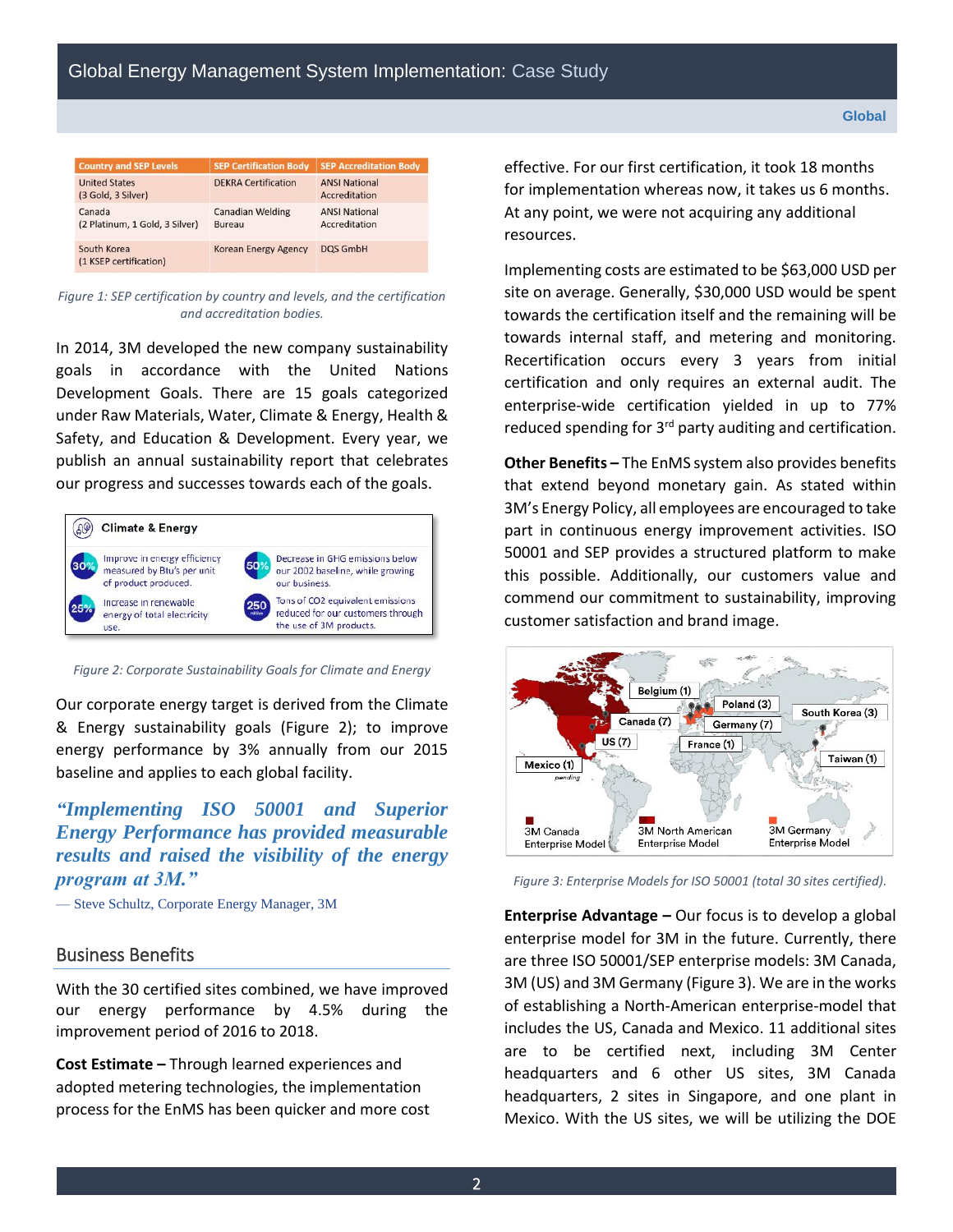tool, 50001 Ready as well as utility company incentives to prepare for the ISO 50001 certification audits.

The benefits of our enterprise-model are clear to us:

- Commitment from Senior-Executive Management
- Centralized system for common documents
- Conduct external audits for sampled sites only
- Knowledge shared effectively amongst sites (reduced cost, time and resources)
- Common energy efficiency guidelines for design and procurement

#### Plan

In early 2000, an energy management system modelled by Georgia Institute of Technology was deployed across 3M sites around the globe. The model included a dedicated corporate energy team coordinating with local energy champions at each facility. Together, they provided awareness training, reward programs, and resources for energy-saving projects, instilling an energyconscious culture at 3M. At the end of the year, facilities who have met the corporate goals would be recognized with a 3M Global Energy Award. The existing structures became the backbone for ISO 50001 and instituted a rigid energy management system recognized internationally.

Establishing local cross-functional energy teams and third-party resources propelled the implementation process. Metering and monitoring of energy consumption was identified to be a lacking resource, thus, meters for energy sources for each equipment were added along with a human-machine interface software program to view the live data. Metering data identifies significant energy users, inefficient processes, and plant loads. This can be used to operational control, optimization projects and equipment upgrades. For example, in one of our plants creating weekend shutdown checklists realized a reduction in energy use to 5.7% of the peak load, translating to \$264,000 USD of energy cost savings for the first year. These impressive numbers in energy savings within each plant fortified Top Management support for energy management.

Once there are identified projects and opportunities for improvement in our energy hopper, we evaluate for feasibility. A project selection scorecard that assesses costs, energy impact, safety and risks, is used to justify projects. Projects must score 25 of the available 42 points. Resources for implementation upon selection are allocated by local facilities. Local utilities and other incentive programs reduces the simple payback period for the facility. Should the energy-related project meet the cost-benefit requirements of the Corporate Sustainability Fund, 3M is able to provide additional support and resources.

From the beginnings of energy management, three things have stayed true to help us achieve our targets:

- 1. Metering and targeting allows energy to be visible, provides real-time energy information for operating personnel, and pinpoints the areas to focus on.
- 2. Upgrading to energy-efficient technologies for equipment and processes gives an inherent advantage in saving energy.
- 3. People are the catalysts to making progress in energy. Our employees who are aware of the energy use around them are motivated to act.

*"[International standards like ISO 50001](https://www.energy.gov/eere/amo/iso-50001-frequently-asked-questions#What_is_the_value_of_ISO_50001?utm_source=ScienceCentre&utm_medium=Article&utm_campaign=_EN_10_2018_ISSO) provide a consistent best practice for designing, implementing, measuring, and optimizing your energy management process.."*

—Andrew Hejnar, Energy Manger, 3M Canada

### Do, Check, Act

Building channels for sharing information and maintain consistent communication ensures that we achieve our corporate sustainability goals. 3M has maintained equal or similar processes and systems for energy management between all our sites.

**The Energy Teams** – Forming a concrete structure to involve, top management, facility management, and all employees allowed us to coordinate implementation. Figure 4 outlines the key teams involved.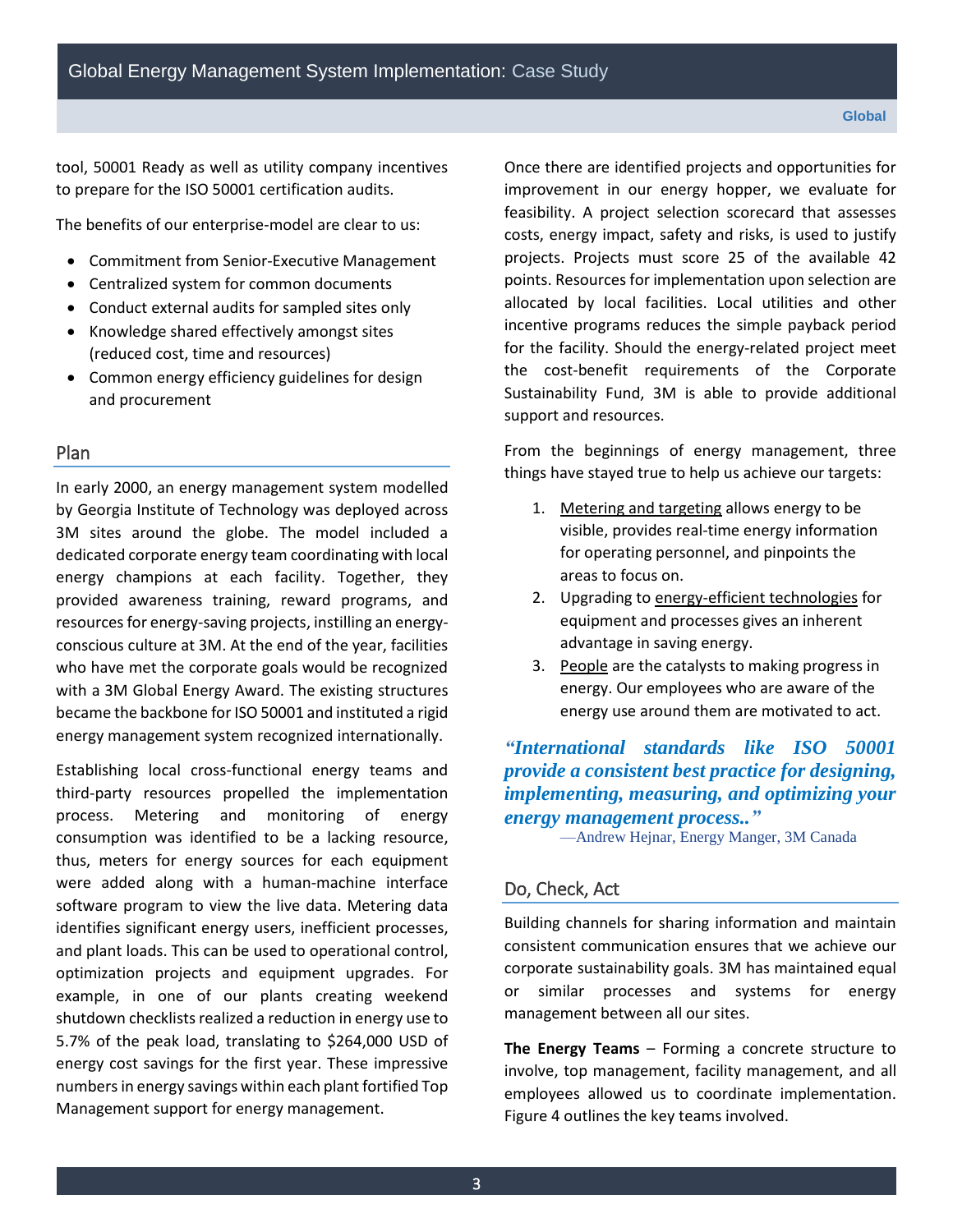3M reviews its Strategic Energy Management Plan annually to prioritize programs and meet global goals. The plan uses input from stakeholders, including executive management, manufacturing directors, plant managers, and employees. Goals of the plan include to continually improve results, leverage engineering expertise and advances, drive facility-level efficiency improvements, and maintain top management support.



*Figure 4: Hierarchical Representation of Energy Management Teams*

**Energy Performance Derivation and Validation** – 3M measures energy performance utilizing three key factors: measured energy use normalized for weather, production and/or occupancy, energy savings from energy projects implemented, and the effectiveness of the EnMS. These factors are included on the energy dashboard for each facility and are part of each facility's management review.

Our baseline year for energy modelling is 2015 with a timeframe of 1 year. The current reporting period is from 2016 to 2018. The modelling software tools provide a top-down verification, while a bottom-up approach is to tabulate savings through completion of action plans and projects. SEP Measurement and Verification Protocol and IPMVP international standard is used to ensure performance has been improved. The effectiveness of the EnMS is measured using an energy program effectiveness survey completed annually by each facility energy team and is substantiated through the supporting ISO certifications. We institutionalize continual improvement in energy management by scheduling "checkpoints" for milestones reached. The EnMS is evaluated during top management reviews, internal audits, quarterly corporate reporting, and monthly team meetings.

**Projects and Actions** – Most of our energy savings were achieved by performing studies and executing relevant projects. Some examples include:

- Lighting retrofit upgrades to metal halide and highpressure sodium lights
- Compressor and HVAC equipment optimization plan: upgraded existing infrastructure to energyefficient technologies
- Installing co-generation systems such as Combined Heat & Power units (Canada, US, Poland)
- Improving the building envelope
- Improve utilization of energy in manufacturing processes
- DC to AC motor conversions and drive upgrades
- Establishing sources for renewable energy (one of the largest solar power systems in Singapore)

**Operational Control** – Documentation systems such as Corrective Action/Preventative Action (CAPA), the EnMS manual, SharePoint (common online platform), and Standard Operating Procedures (SOP) and associated checklists that guide our energy program with continuous improvement in mind. We strive to induce engineering and administrative controls in addition to energy projects. Examples include ensuring preventative maintenance is compliant for significant energy users (equipment) and establishing 12hr, 24hr and 48hr shutdown checklists for trained personnel.

**Communication** – Our sites utilize a plethora of avenues to motivate employees, increase awareness and promote engagement. At each facility, there is an employee suggestion system, on-site energy boards, informational cards held within badges, layered process audits, poster campaigns, energy improvement tags, energy treasure hunts, comic-style quarterly energy newsletters, annual Earth Day celebrations, energy fairs,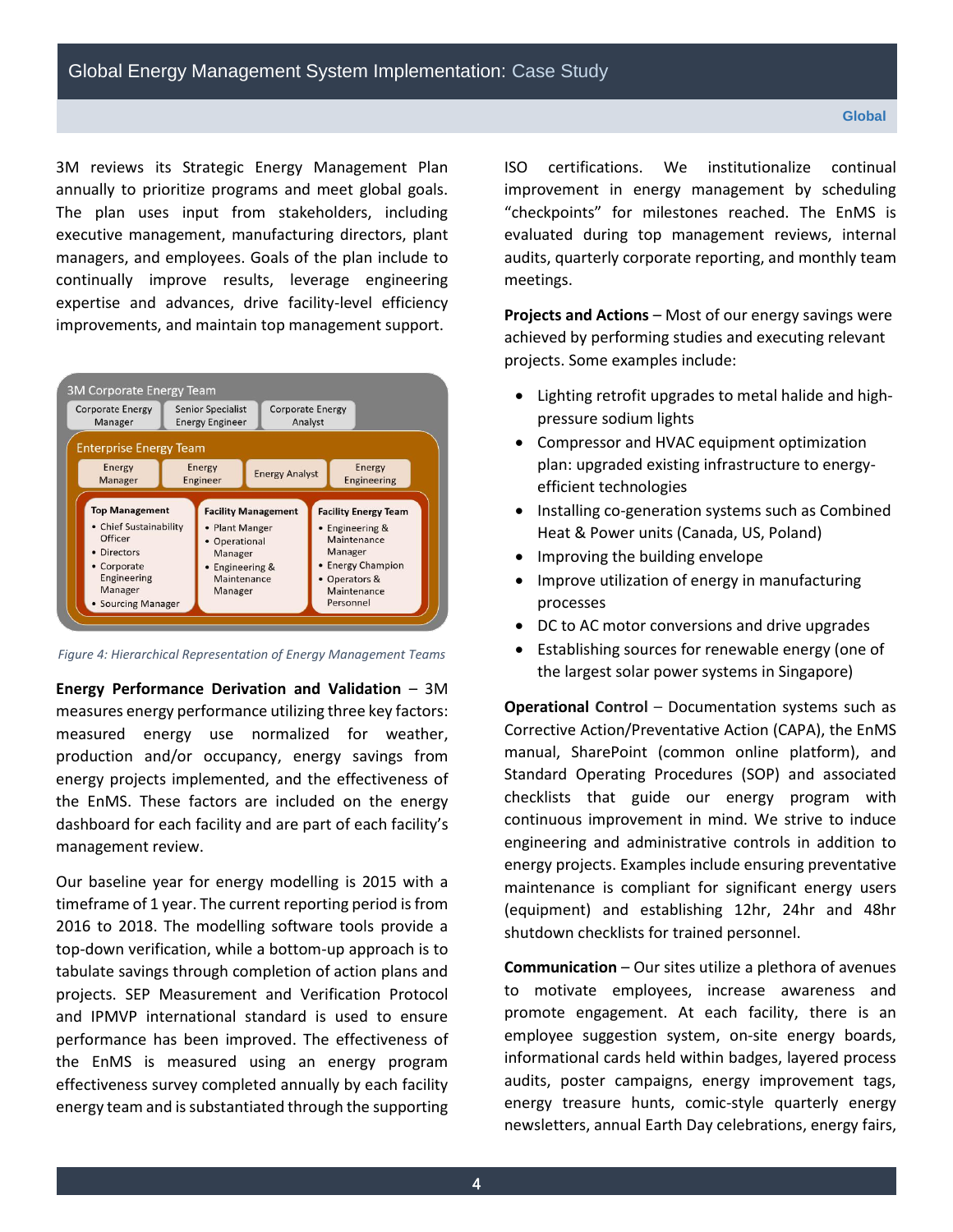and lunch-n-learn activities. We provide energy and ISO 50001/SEP awareness training for new employees and site visitors, and refresher training is available for existing employees every two years. Furthermore, the Corporate Energy Team provides online webinars, quarterly newsletters, and energy dashboards to show progress towards our corporate energy goals.

**Procurement** – Consideration for energy has been integrated in our procurement and sourcing activities. The revised sourcing standard stipulates that 3M is committed to increasing energy and resource efficiency in manufacturing and supply chain. For example, new equipment is required to have metering installed when energy use is expected to exceed thresholds outlined in Figure 5. It is also communicated to our suppliers – available for review on the 3M Supplier Direct website.

| <b>Utility</b>   | <b>Threshold Criteria</b> |
|------------------|---------------------------|
| Chilled Water    | $>$ 50 TONS               |
| Compressed Air   | $>$ 75 SCFM               |
| Natural Gas / LP | 400 MBtu / hr             |
| Electrical       | 35 kW                     |
| Steam            | 900 lbs / hr              |

*Figure 5: Threshold requirements for energy metering* 

**Tools & Resources** – It was of benefit to leverage existing corporate tools and resources; including legacy of corporate leadership in sustainability, Management of Change (MOC) processes, ISO 9001 and ISO 14001 systems, and our corporate energy data and project databases. A global enterprise-wide SharePoint system was developed to house the EnMS tools & resources, providing easy access and document control. Each site utilizes the components of the system as needed to integrate with existing procedures and practices, while meeting the requirements of the standard. The following tools and databases have been key in the development of our EnMS: Energy Review and Planning Tool (ERPT), RETScreen Expert platform, Energy Performance Indicator (EnPI) tool, Site Energy Data System (SEDS, Figure 6), and Energy Cost Reduction Projects (ECRP).



#### **3M** Energy Management

- 3M Energy Management Target Goals
	- 3% reduction in energy use (BTU) per pound of product produced 85% score on the Plant Energy Program Effectiveness Rating
	- Projects delivered equal to 3% of 2010 energy dollars spent

*Figure 6: Site Energy Data System (SEDS) is unique to 3M and stores energy data for each 3M location globally.* 

#### **Transparency**

Our Energy Policy is proudly presented at the entrance of our buildings, alongside Quality, Health and Safety, and Environmental policies. It is further communicated during energy team meetings and training packages. As well, our annual sustainability reports are publicly available online.

Our public presence is represented though the numerous awards and organization we have participated in over the year. The following have catalyzed our efforts:

- *Dow Jones Sustainability Index* 3M selected for inclusion for 19 consecutive years
- *Energy Star –* 10-time *Partner of the Year Sustained Excellence* award from 2004-2014; *Industrial Challenge* participant
- *Carbon Disclosure Project –* ranking A- in climate change for 2016
- *DOE's Better Buildings, Better Plants – Challenge Partner* (met partner goals in 2015, established new goals)
- *Pilot program for The Commission for Environmental Cooperation (CEC) –* in collaboration with Natural Resources Canada, Canada Brockville PSD, US Cottage Grove & Mexico SLP sites participated as part of Clean Energy Ministerial
- *Clean Energy Ministerial (CEM)* Insight Awards
	- o 3M Global Energy Management (2017)
	- o National Award for 3M Canada (2016)
	- o National Award for Korea (2016)
- *German Sustainability Award* Foundation Award for *Resource Efficiency* (2013), Sustainable Future Strategy (2011)
- *Shanghai Water Affairs Bureau* Water Saving Enterprises (2017)